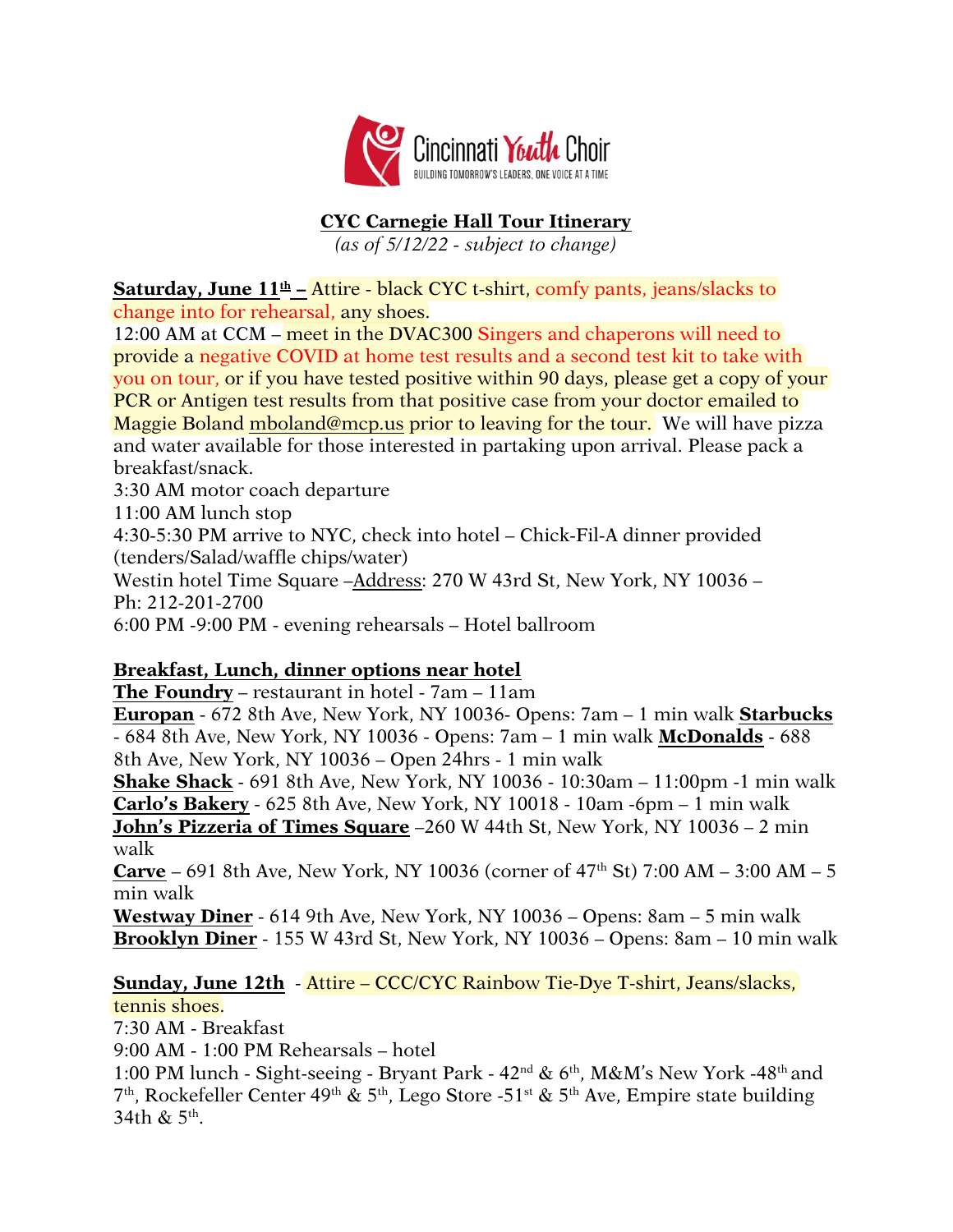3:00pm - Broadway show- Wicked **-** Gershwin Theatre 222 W 51st St New York, NY 10019 6-7:30pm – pre-paid dinner at Hard Rock Café - 1501 Broadway, New York, NY 10036

### **Hard Rock Café meal options:**

### **CHOICE OF ENTREE:**

**ORIGINAL LEGENDARY® BURGER** The burger that started it all! Steak burger served medium well, with applewood bacon, cheddar cheese, crispy onion ring, leaf lettuce and vine-ripened tomato and seasoned fries on the side.\*.

### THE IMPOSSIBLE™ BURGER

100% plant-based vegan patty, topped with cheddar cheese and a crispy onion ring, served with leaf lettuce and a vine ripened tomato and seasoned fries on the side. \*t

#### **GRILLED CHICKEN SANDWICH**

Grilled chicken with melted Monterey Jack cheese, leaf lettuce and vine-ripened tomato, served on a freshly toasted bun with honey mustard sauce and seasoned fries on the side.

#### **TWISTED MAC, CHICKEN & CHEESE**

100% all natural grilled chicken breast, sliced and served on cavatappi pasta tossed in a four-cheese sauce blend.

#### **GRILLED CHICKEN CAESAR SALAD**

Grilled chicken breast with fresh romaine in a classic Caesar dressing, with parmesan crisps, croutons and shaved parmesan cheese.

#### **TUPELO CHICKEN TENDERS**

Crispy chicken tenders served with seasoned fries, honey mustard and our house-made barbecue sauce.

#### **DESSERT:**

brownie Warm chocolate brownie with chocolate sauce and topped with fresh whipped cream.

#### **BEVERAGE:**

soft drink or tea

**Monday, June 13th -** Attire – CYC tour t-shirt (to be provided - \$20 additional fee due by June 7th) with jeans/slacks, and tennis shoes, and full formal performance uniform for the evening.

8:30 AM - Breakfast

9:30 AM – 11:30 AM – Rehearsal - hotel

12:00 PM – lunch & Sight-seeing near Carnegie – Suggested areas: Central Park, Columbus Circle, graffiti hall of fame. If adventurous take the subway to WTC during this time.

4:15 PM - 30 min sound check- Carnegie Hall - 881 7th Ave, New York, NY 10019 7:30 PM call – Carnegie Hall final dress rehearsal

8:00 PM concert – Carnegie Hall performance

11:00 PM – 2:00 AM - dinner cruise - Shuttle will take us from Carnegie to the loading dock for the cruise and then back to the hotel after the cruise.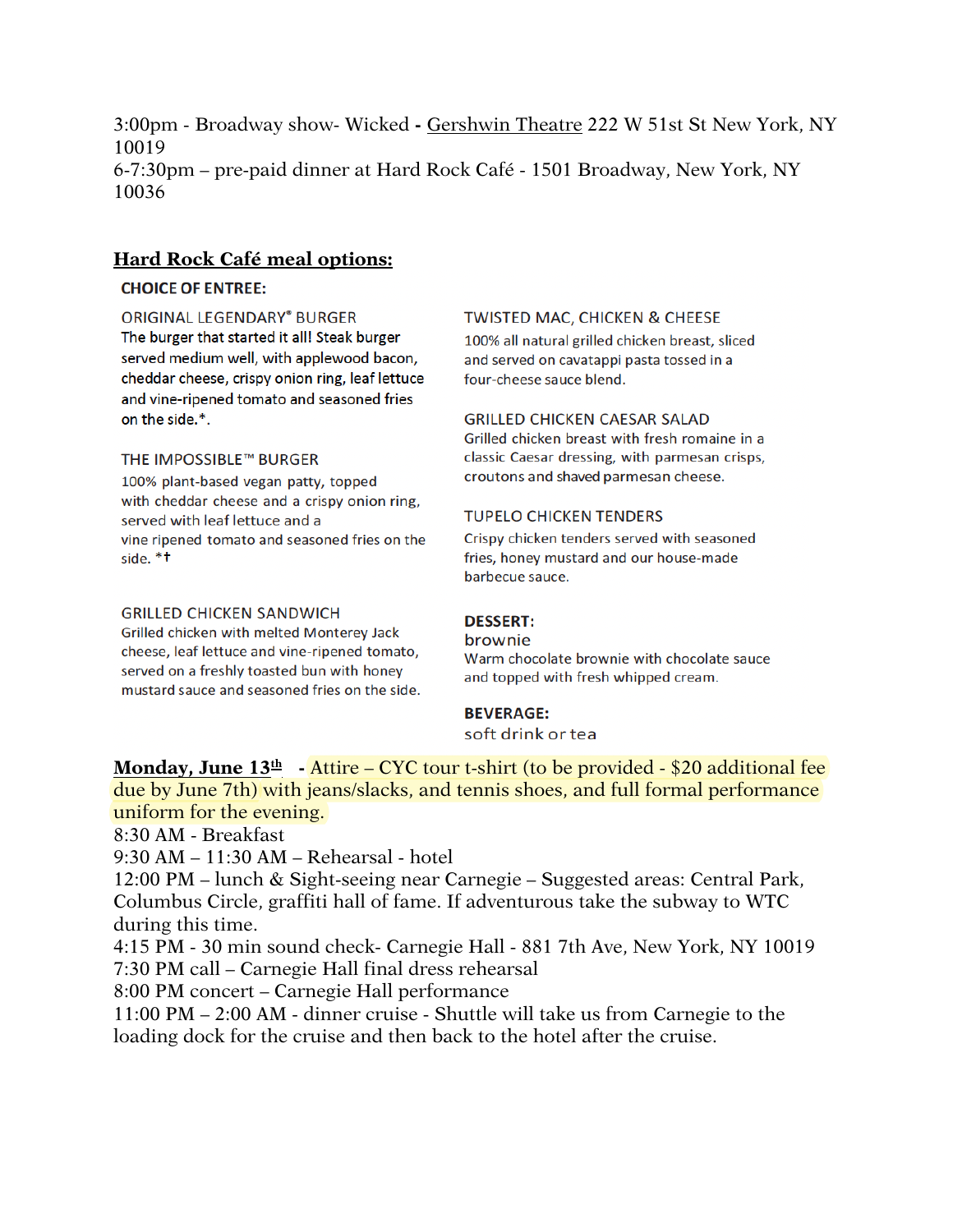## **World Trade Center Memorial directions from hotel:**

1m walk to 42 St-Port Authority Bus Terminal Take the E train - 13m (7stops) Get off at World Trade Center Station 4m walk to 9/11 Memorial Museum - 180 Greenwich St, New York, NY 10007 Click link on how to purchase subway ride passes - https://youtu.be/wgZ3KgLsf60

### **Suggested dinning near Carnegie Hall**

Carnegie Diner & Café 205 W 57th St, New York, NY 10019 https://www.carnegiediner.com/menus 7:30 AM – 12 AM

Whole Foods (Carry Out) First floor at the Time Warner Center 10 Columbus Circle, New York, NY 10019 7:00 AM- 10:00 PM

Angelo's Coal Oven Pizzeria 117 W 57th St, New York, NY 10001 http://www.angelospizzany.com/menu.html  $11:30$  AM  $-$  9:00 PM

**Tuesday, June 14th** - attire – anything comfortable. 7:30 AM – breakfast 8:30 AM – Load bus 1:00 PM - Lunch stop 6:00 PM – Dinner stop 10:30 -11:00 PM – estimated arrival back to CCM

## **TRAVEL TIPS – NYC Tour 2022**

**Baggage** – Each participant may have no more than one carry-on-size suitcase to be stowed in the motor coach luggage compartment and one carry-on bag or backpack (not including purses). Each participant must be able to handle/manage his/her own bag(s) to and from motor coach and hotel. We discourage everyone from bringing valuables on this trip. All participants are responsible for their personal belongings AT ALL TIMES. Carry across-the-body or another type of secured purse/bag if bringing one.

**Tipping** - Your tour price includes all tips, taxes, and service charges for the hotel, motor coach drivers, Saturday & Sunday dinners, and post-concert cruise.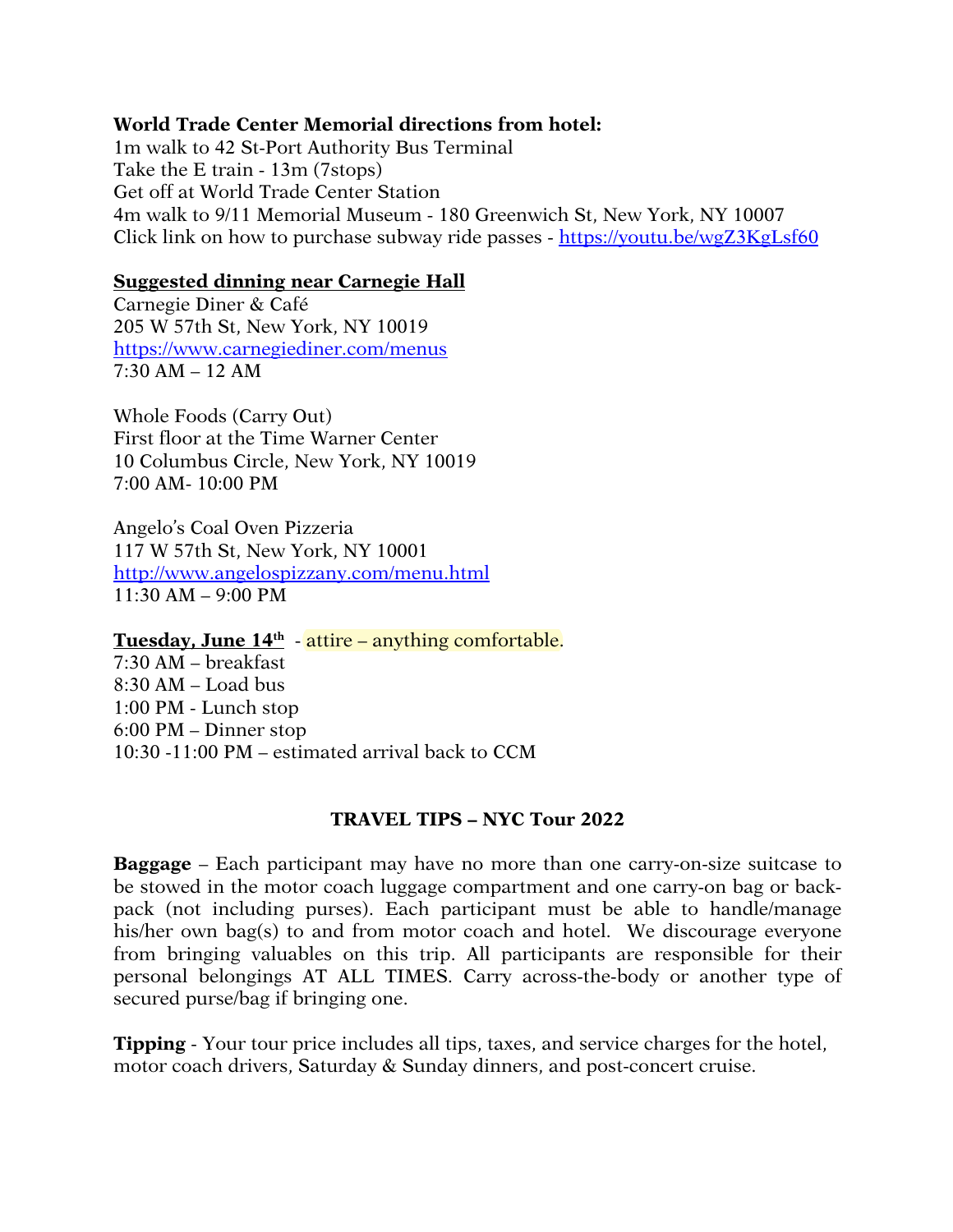When paying for meals on your own, travelers should determine if a tip is appropriate. 15% - 20% is a reasonable amount for the tip depending on the quality of service.

**Weather** – The average temperature in New York City in June is 64 F low to 80 F high. Transportation to and from the hotel to Carnegie Hall is not provided. For on-foot outings in early mornings and evenings, a light coat (hooded, rain-resistant) or sweater is highly suggested.

**Time Zone** – New York City is on Eastern Daylight Time

**Breakfast, Lunch, and Supper Money** – Not all Breakfasts, lunches, suppers, and snacks are NOT included in the cost of the tour. We have been advised on the following costs of lunch and dinner scenarios:

- $\degree$  \$7-10 for continental or fast-food breakfast x 3 = \$30
- $$8-10$  for fast-food restaurants x 4 or 5 = \$40
- \$20-25 in a restaurant with salad, pizza + soft drink  $x$  2 = \$40
- $\bullet$  \$30+ for more formidable meals x 1 = \$30
- Total budget \$110 \$120 Credit, debit or pre-paid credit cards are encouraged.

Chaperones will determine meal locations and assist singers in figuring their food bills, including tips, if needed. You are encouraged to send snacks that can be shared on the motor coach. Bottled water will be available on the motor coach.

**Spending Money** – Spending money for shopping and souvenirs is at your discretion. No staff member or chaperone is authorized to provide a child with any additional funds.

## **Staying In Touch:**

- § Telephone Policy Cell phone use is not permitted on the trip except for emergency purposes. The choir reserves the right to confiscate cell phones during the trip. Absolutely no cell phones are permitted to be opened by choir members during rehearsals, concert, and certain group activities. Cell phone calls should be restricted to hotel rooms (evening) for status calls with family members. Daytime phone calls require chaperone approval. Parents must not call or text to share troubling news with their singers. In an emergency, please call Rachel Breeden's Cell Phone – 513-556-0338 so that the staff may help facilitate these situations. If someone is calling or texting a singer and upsetting them, the staff will confiscate the phone to protect them from the harassment. This policy may be subjectively enforced to meet the overall safety needs of the individuals and group needs of the choir.
- § Email **Singers may NOT bring laptops.** Kindle/iPads/iPods/MP3 devices are acceptable. The CYC Staff will post updates on our social media pages on Instagram and Facebook as we are able and will send out any urgent emails directly to you.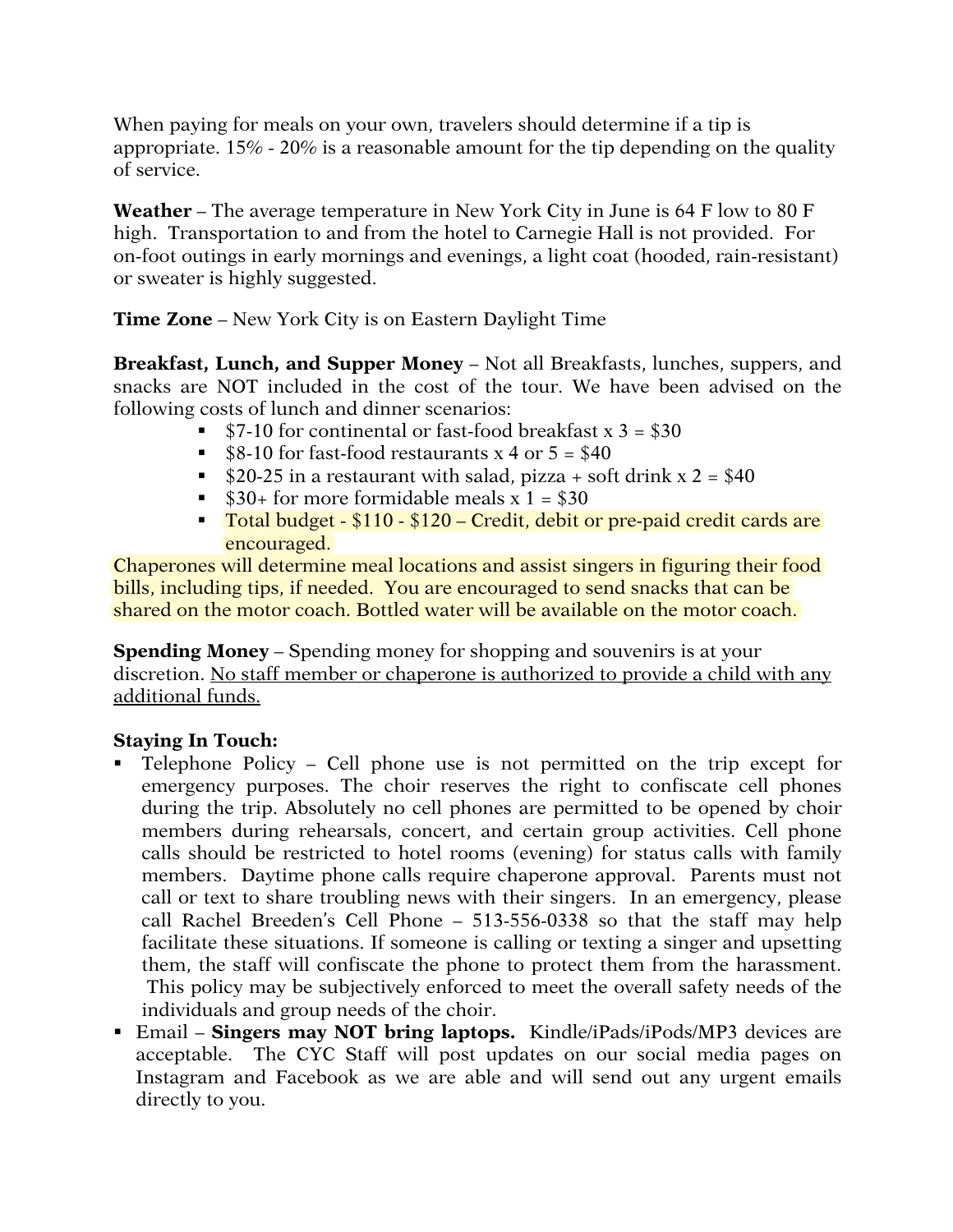■ Cell phones as cameras – Cell phones may be used in the camera function when permitted by CYC Staff.

## **Clothing:**

• Full CYC Formal Uniform (Monday night)– consult your choir member page if you have any questions.

■ 3 Required CYC shirts – CYC Black T-Shirt (Saturday); CYC Rainbow Tie-Dye T-Shirt (Sunday) CYC Tour t-Shirt (Monday- to be provided)

- Other comfortable CYC logowear or t-shirts for Tuesday motor coach.
- Jeans or slacks- no holes, any color.
- Comfortable walking shoes Make sure they don't cause blisters. Clean, polished uniform shoes.
- § Pajamas
- § Socks
- Underwear

## **• BLACK MASKS- Required in Carnegie Hall**

## **Toiletries:**

- Toothpaste
- Shampoo/Conditioner hotel will supply something
- Soap hotel will supply something
- Deodorant
- Hairbrush/Comb
- Spare set of contact lenses/glasses (if applicable)

## **Carry-On Bag:**

Here's a short list of things singers need or might need on the trip.

- § NYC Tour music packet. NO OTHER MUSIC.
- § Money/Wallet
- Phone (or watch)
- Camera (if desired and you don't have one on your phone)
- Chargers for devices
- Ipads (if desired) and charger; head phones or ear buds
- Any prescriptions/medication<sup>\*</sup> (see Medical Information section below)
- Glasses/Contacts Case (to sleep comfortably on the motor coach)
- Snacks to share and water bottle (bottled water will be available on the motor coach)
- Pillow or neck pillow and blanket for motor coach.

## **Medical Information:**

- All singers will need a completed Medical Consent form turned into Mrs. Breeden on June 11<sup>th</sup>.
- Daily Medication All medication must be given to the chaperone assigned to your child prior to boarding the motor coach for departure or at the hotel for those not riding the motor coach. ALL medication, in their original prescription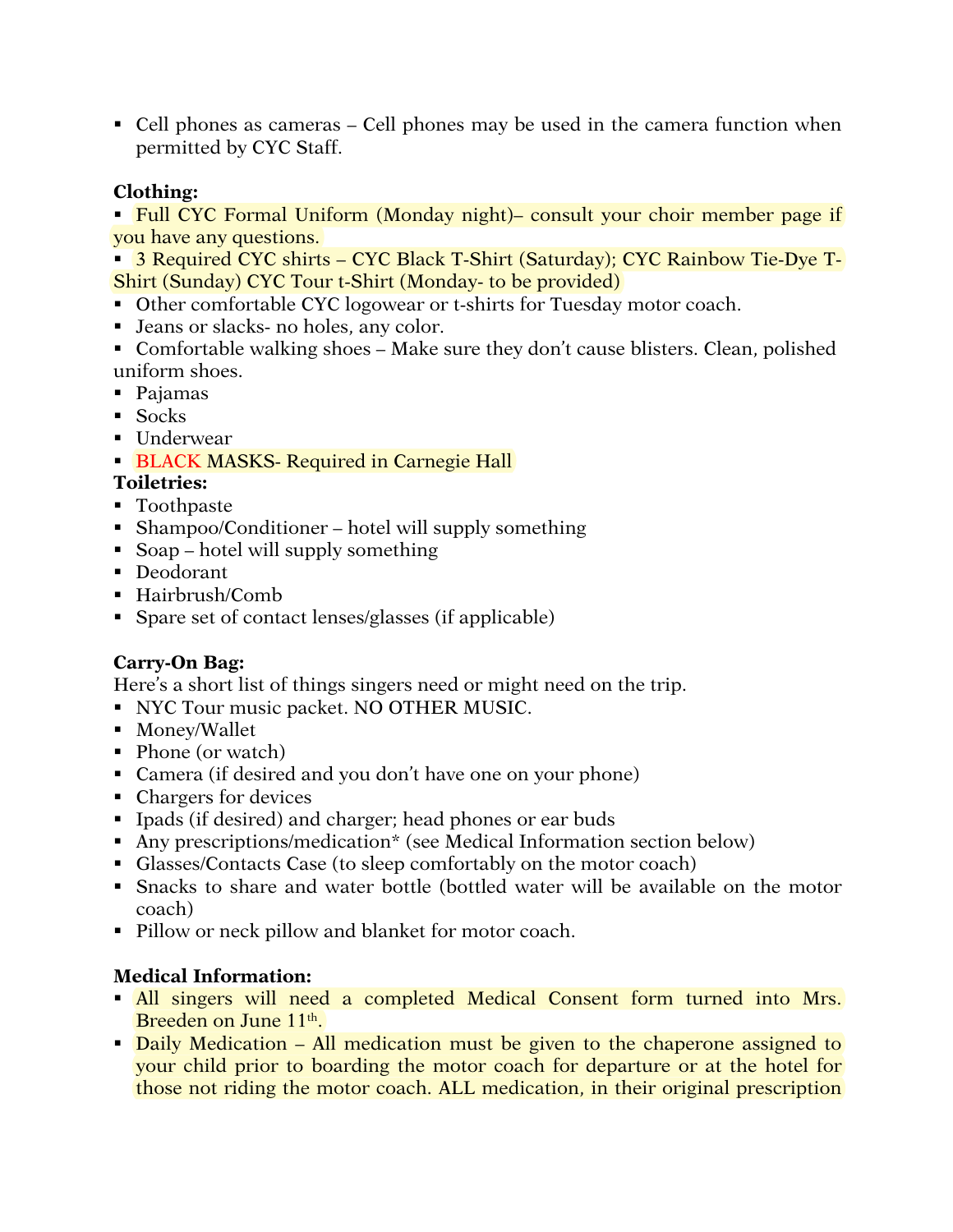bottles, must be secured in a baggie and labeled with your child's first and last name, and the completed Medication Consent Form.

- Self-medicating with OTC medications Singers under 18 are not allowed to selfmedicate. The CYC Staff will have a first aid kit with medicine such as Tylenol and Advil. ONLY the completed Medication Consent Form, given to the chaperones, allows permission to administer medicines such as these.
- Sickness/Injury If your child has any medical issues, we will notify you as soon as we are able. Our first response, however, will be to have your child treated. The CYC Staff will use their best judgment in seeking out treatment. You are responsible for any medical expenses incurred and retrieving your singer from NYC if they become ill or test positive for COVID upon arrival.

## **General Guidelines:**

If any of the following guidelines are not followed, your child will be sent home immediately and at your expense. It is up to the CYC Staff to make this decision based on your child's actions.

- Alcohol, Tobacco use (Smoking or Vaping), and drug use is absolutely prohibited for ALL CYC singers.
- § If your child exhibits any kind of self-destructive behavior, violates their safety or their safety within the group, he/she will be sent home immediately at your expense for his/her own safety and the safety of the rest of the group.
- All participants must stay with the group at all times and may not wander off.
- All participants must be respectful of the CYC Staff, Chaperones, Motor Coach Drivers and MCP Staff and Volunteers.
- All participants must stay in their assigned hotel room at night. They may not leave their hotel room to visit other CYC members or new friends after curfew.
- Visitors or group members of the opposite sex are not permitted to be alone in your child's room at any time. The CYC Staff will establish a curfew each night based on the next day's activities. Singers are expected to respect the nightly curfew for their own safety and security. Nightly room checks will be conducted by the chaperones and at the staff's discretion.

We are very excited to share this national stage opportunity with your child! Thank you for making it possible for your singer. If you have any questions or concerns, please feel free to contact Rachel Breeden, rbreeden@cincinnatichoir.org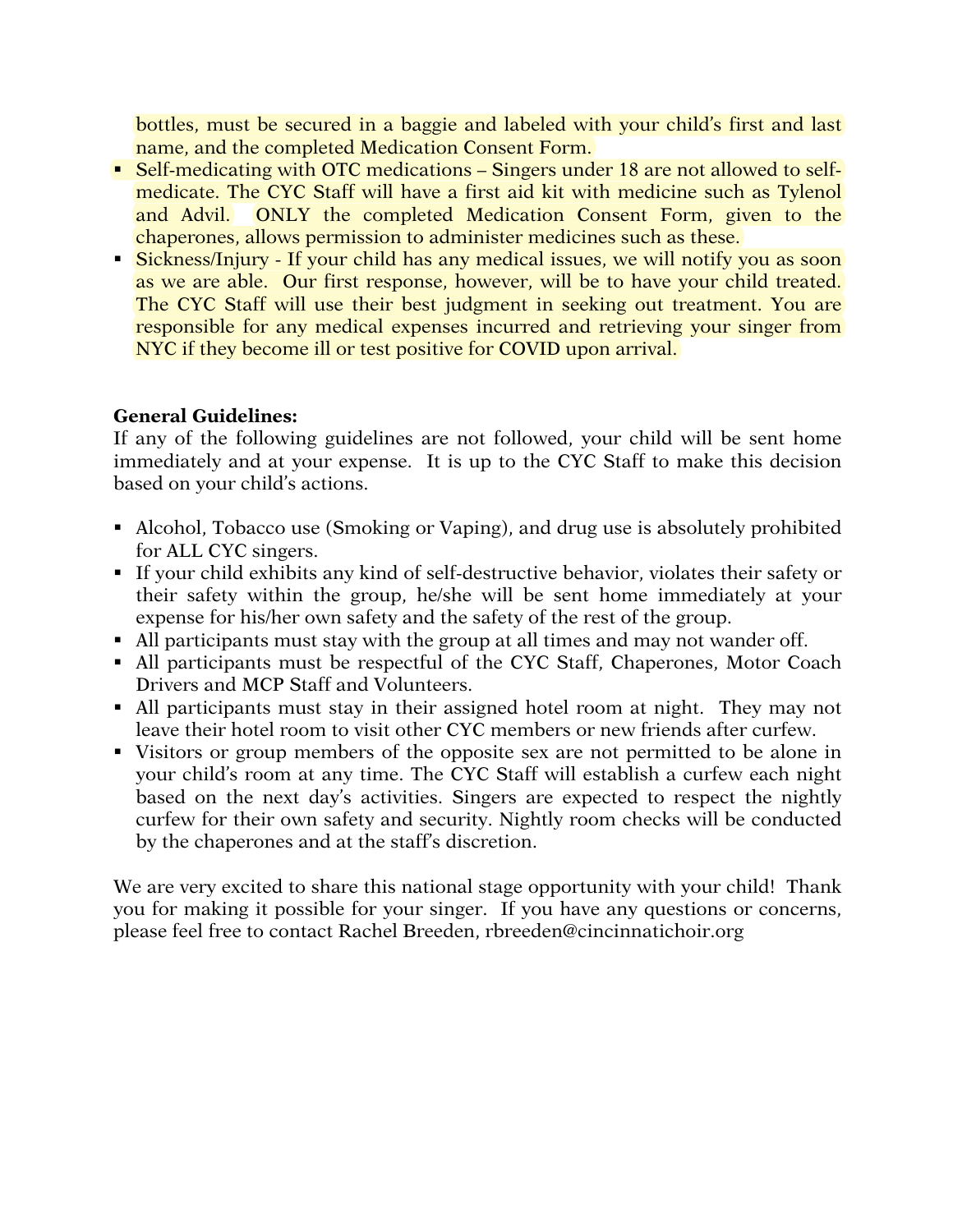| Jessica  | Hornsby       | 513 |
|----------|---------------|-----|
| Ruth Ann | Hornsby       |     |
| Kenna    | Cornish Scott |     |
| Sana     | Shyam         |     |
| Sophie   | Corwin        |     |
| Kieran   | Thornton      |     |

| Jessica  | Hornsby       | 513-260-3402 | Larry   | Mader       | 513-225-2162 | Kris      | Mader      | 513-259-5747 |
|----------|---------------|--------------|---------|-------------|--------------|-----------|------------|--------------|
| Ruth Ann | Hornsby       |              | Eden    | Duebber     |              | Mina      | Mader      |              |
| Kenna    | Cornish Scott |              | Caitlin | Hartlev     |              | Lillian   | Stewart    |              |
| Sana     | Shyam         |              | Kennedi | Graver      |              | Thanh-Tam | Dao        |              |
| Sophie   | Corwin        |              | Avery   | Belschner   |              | Kara Rose | McLaughlin |              |
| Kieran   | Thornton      |              | Anna    | Tenhundfeld |              | Lucy      | Toomey     |              |
|          |               |              |         |             |              |           |            |              |

| Mader      |
|------------|
| Mader      |
| Stewart    |
| Dao        |
| McLaughlin |
| Toomey     |
|            |

| .                 |              |
|-------------------|--------------|
| <b>Bennett II</b> | 616-450-7131 |
| Sanderson         |              |

| Sue      | Schwartz  | 859-750-4861 | Jennifer | Schuckman        | 513-403-5609 | Michael | <b>Bennett II</b> |
|----------|-----------|--------------|----------|------------------|--------------|---------|-------------------|
| Savannah | Schwartz  |              | Mava     | Sinden           |              | Noelle  | Sanderson         |
| Julia    | Allgeyer  |              | Anna     | Burger           |              | Halle   | Tyng              |
| Claire   | Jeffreys  |              | Meakah   | Little           |              | Ashlev  | Havlin            |
| Emily    | Buelsing  |              | Sage     | <b>Bushstone</b> |              |         |                   |
| Zavne    | Armstrong |              | Adilee   | Schuckman        |              |         |                   |
|          |           |              |          |                  |              |         |                   |
|          |           |              |          | $\sim$           |              |         |                   |

| Amv           | Bennett      | 616-450-5602 | Heather   | Cameron-<br>Johnson | 917-620-6207 | Danvetta | Naioli  |
|---------------|--------------|--------------|-----------|---------------------|--------------|----------|---------|
| Mina          | Woods-Corwin |              | Genevieve | Stevenson           |              | Camrvn   | Wilkins |
| Lucille       | Dixon        |              | Privanka  | Yenugu              |              | Devi     | Kool    |
| Erica         | Bennett      |              | Anika     | Saladi              |              | Aziah    | Miles   |
| Carolyn Sagel | Sagel        |              | Sidnev    | Blackburn           |              | Diane    | Naioli  |
|               |              |              |           |                     |              |          |         |

| Amy        | <b>Bennett</b> | 616-450-5602 | Heather   | Cameron-<br>Johnson | 917-620-6207 | Danvetta | Naioli    |
|------------|----------------|--------------|-----------|---------------------|--------------|----------|-----------|
| Mina       | Woods-Corwin   |              | Genevieve | Stevenson           |              | Camryn   | Wilkinson |
| ucille     | Dixon          |              | Privanka  | Yenugu              |              | Devi     | Kool      |
| Erica      | Bennett        |              | Anika     | Saladi              |              | Aziah    | Miles     |
| olyn Sagel | Sagel          |              | Sidney    | Blackburn           |              | Diane    | Naioli    |
|            |                |              | Sophie    | Ferguson            |              | Kathrvn  | Madigan   |

| 917-620-6207 | Danyetta | Najoli    | 513-508-3866 |
|--------------|----------|-----------|--------------|
|              | Camryn   | Wilkinson |              |
|              | Devi     | Kool      |              |
|              | Aziah    | Miles     |              |
|              | Diane    | Najoli    |              |
|              | Kathryn  | Madigan   |              |

| Amisha   | Shah       | 73 |
|----------|------------|----|
| Marie    | Gill       |    |
| Veronica | Schackmann |    |
| Amrutha  | Juluri     |    |
| Khushi   | Daval      |    |
| Shaili   | Shah       |    |

Amisha Shah 732- 754 -7003

Rachel Breeden - 513-520-1221

Lauren Hess - 513-205-8873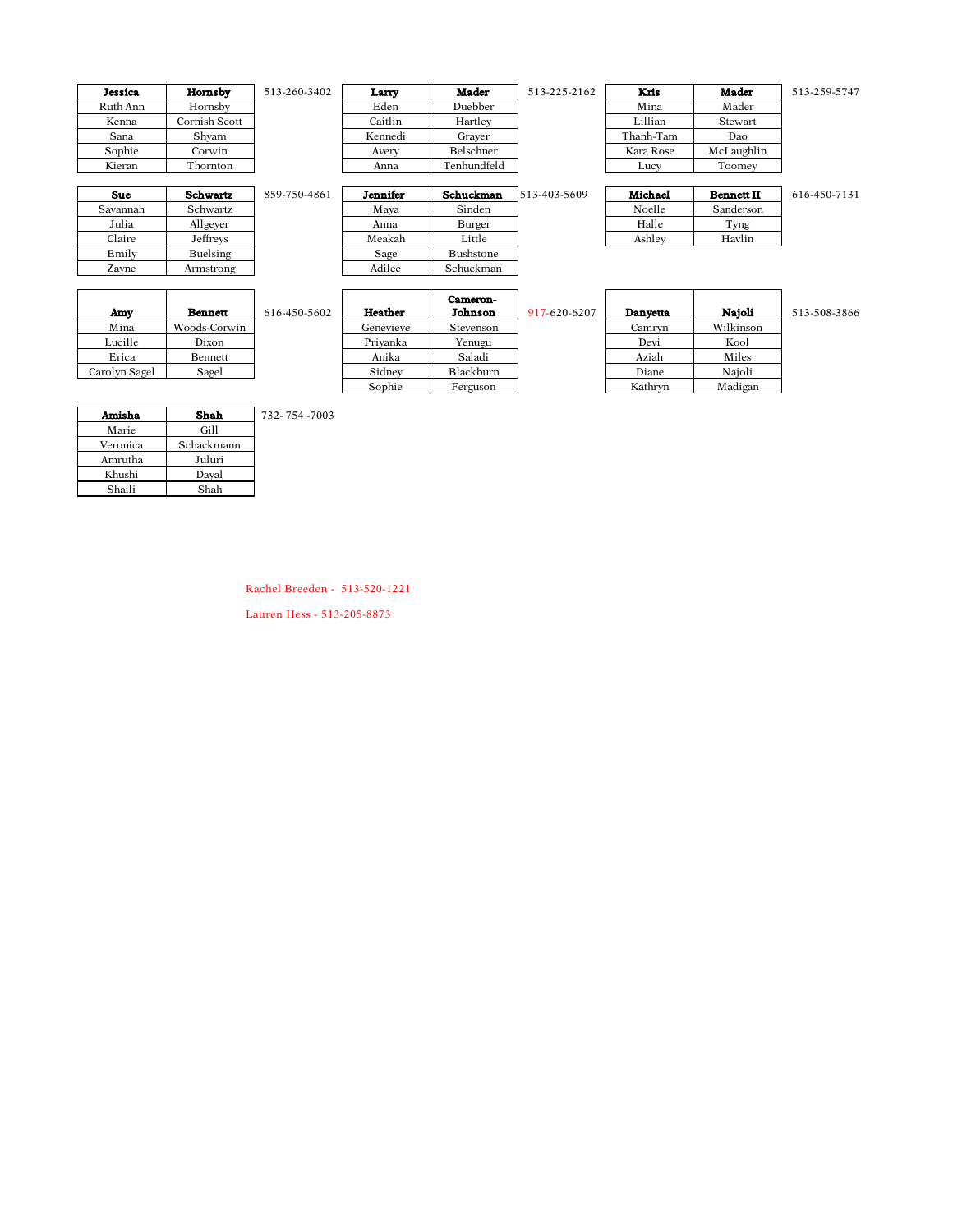### Dear MCP Participant,

This document details the current health and safety measures in place for your performance at Carnegie Hall. These policies can shift at any time, and we will keep you informed of any changes.

### Vaccine/Booster Requirement

Everyone coming to Carnegie Hall will be required to show proof of full vaccination. Individuals are deemed to be fully vaccinated 14 days after the second dose of a two-dose vaccine or after a single dose of a one-dose vaccine using a vaccine approved by the World Health Organization.

Effective April 12, 2022, **the booster is no longer required** for audience members or stage participants. It is highly encouraged but not necessary for entrance.

### **Testing**

It is mandatory that all **singers, speakers, wind/brass players, and any other artist wishing to remove their mask onstage** must present proof of a negative COVID-19 PCR test taken no earlier than 72 hours prior to the event load-in time.

- MCP has made arrangements with LabQ Diagnostics to administer the tests at the Westin Times Square at no additional cost to participants. LabQ will share the test results with MCP and Carnegie Hall. Upon registration, each person will sign a release form giving LabQ permission to share their test results with MCP and Carnegie Hall.
	- Any person who tests positive will have a second test administered within 12 hours of the positive result. If the second PCR test result is negative, a third rapid PCR test will need to be taken 24 hours later to confirm the first test was a false positive.
- If a stage participant has tested positive within 90 days of your Carnegie Concert and can provide a doctor's note confirming the date of the positive test result or the test result itself, those individuals can be exempted from testing and boosting for that 90-day period.
	- The provided test result must be a lab-based PCR or antigen. We cannot accept photographs of tests self-administered at home.
	- Individuals who test positive for COVID-19 should quarantine for 5 days before returning to activity.
		- The date of the positive test result or the first date of onset of symptoms is Day 0. The individual can resume activity on Day 6 so long as they are asymptomatic or, any symptoms experienced are improving, and they are fever free for at least 24 hours without the use of medication.
	- The doctor's note or test result should be emailed to [mboland@mcp.us](mailto:mboland@mcp.us) with the name/date of your event in the subject line.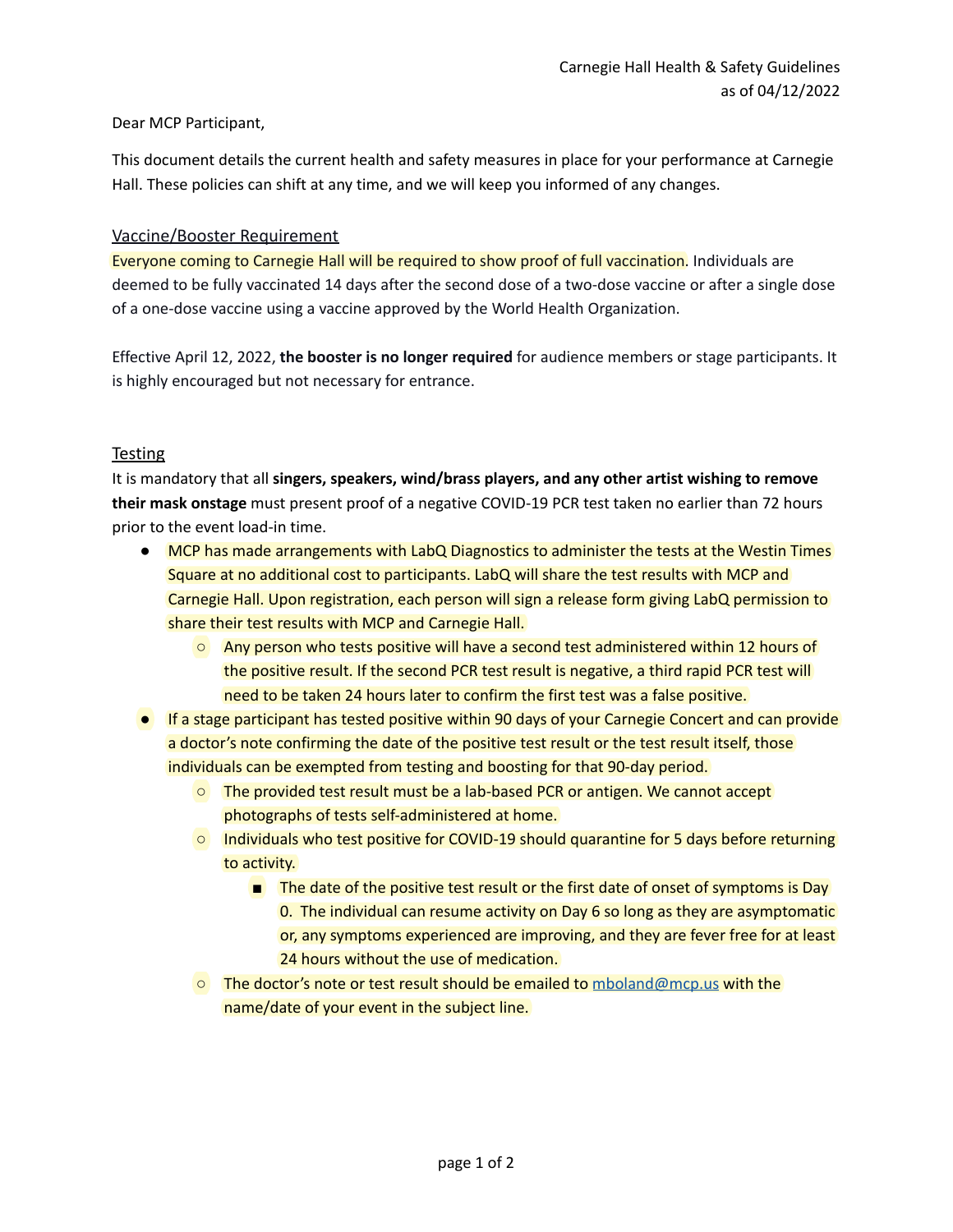### **Masking**

Everyone on Carnegie Hall's premises— including artists, audience members, staff, and visitors— are required to wear a properly fitting mask over their nose and mouth. It is recommended that all persons wear a mask with two or three layers of material, such as a 3-ply medical/surgical mask.

- All persons must remain masked at all times while on premises.
- Any stage participant who has submitted a negative lab-based PCR test result taken within 72 hours of the event/activity can remove their mask while on stage. Mask-wearing must resume when these artists leave the stage.

MCP will have an assortment of disposable black masks (KN95, KF94, and 3-ply surgical) available during the festival. Please bring additional masks for use throughout your residency.